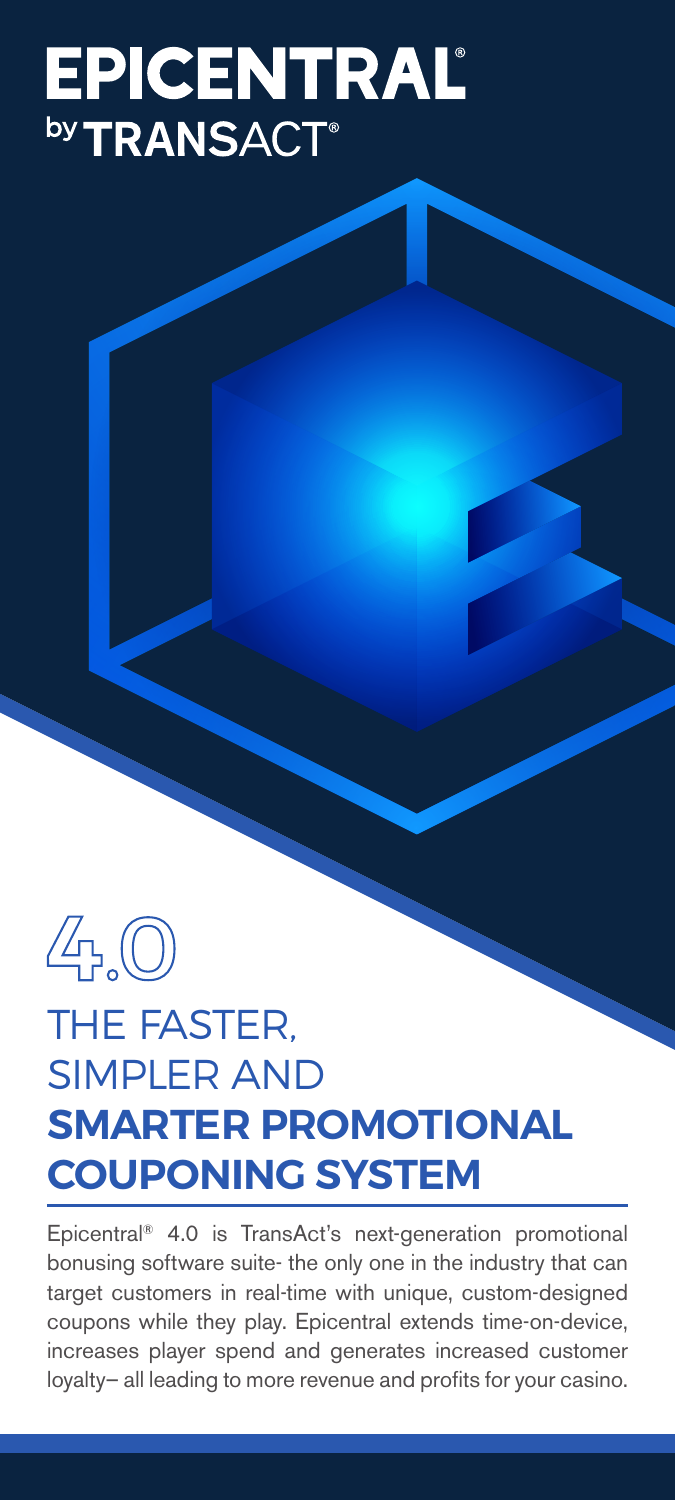

# EPICENTRAL

### **AN UNMATCHED SET OF PROMOTIONAL CAPABILITIES**

Epicentral® 4.0 is more powerful, more flexible and easier to use than ever. Here's a list of just some of what you can do with Epicentral 4.0.

- Run multiple promotions, at the same time, across an entire slot floor
- Create a game within a game
- Create and refine promotions quickly and easily
- Generate a wide variety of reports to compare and measure different promotions
- Promote to different levels of carded players, as well as to un-carded
- Reach un-carded players
- Redeem, print or reprint promotional coupons at multiple locations, at any time
- Manage player comps (examples include drink comps)
- Excite players with real-time random rewards
- Reward players based on their individual behaviors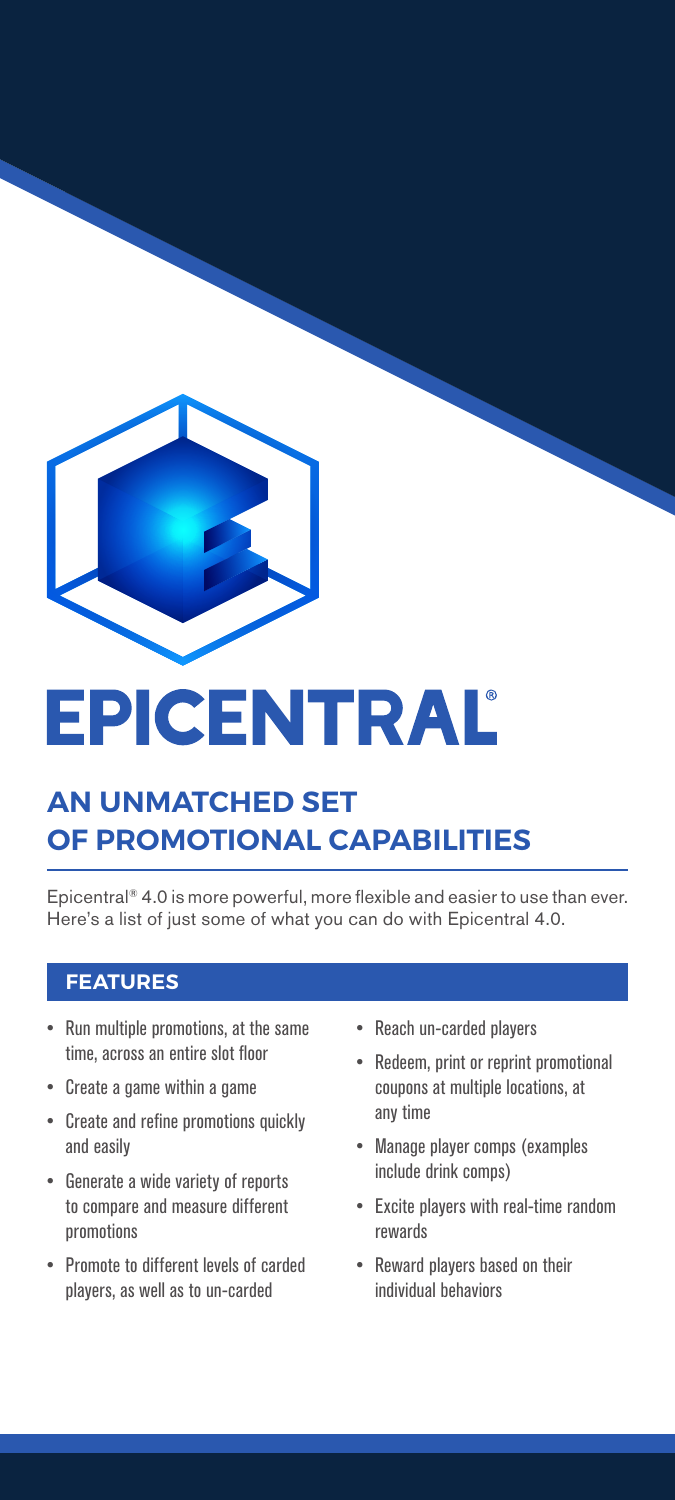### **WHAT'S NEW WITH 4.0?**

Epicentral® 4.0 offers a variety of new and improved features that are strategically designed for casino operators to increase their revenue while using the most effective and user-friendly software. A new functionality includes a sleek user interface that is easily operable and creates an optimized user experience with its clean aesthetic. The latest version of Epicentral is also web-based, which makes it easier to install, update and keep secure.

### **NEW 4.0 FEATURES**

- Web-based user interface for an easier and faster user experience
- A home page that includes a comprehensive dashboard that shows the following:
	- Full overview of past and present promotions running on the floor
	- List of carded players
	- Leaderboard of the top players with their number of active sessions
- A built-in, ad hoc query tool, allowing users to find specific and refined data
- The ability for operators to plan, analyze and check the success of a promotion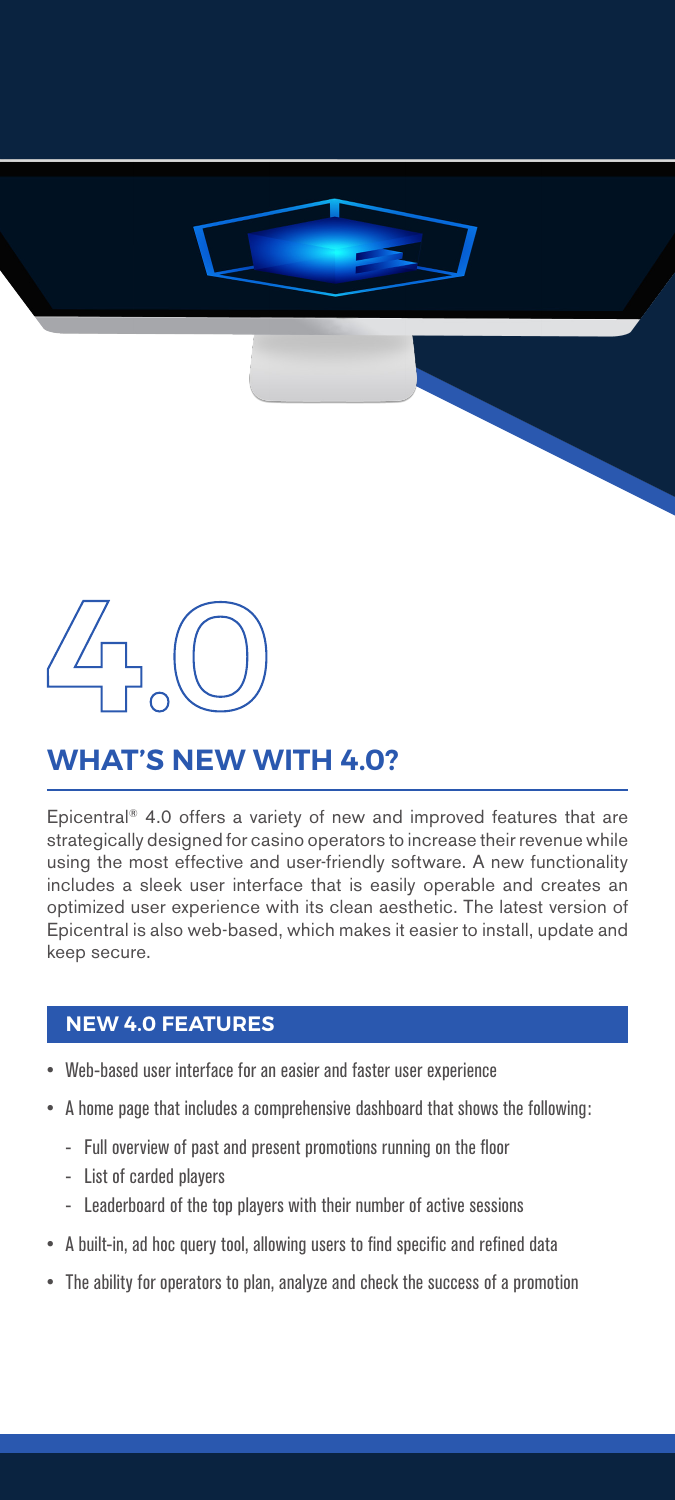

# **DESIGN CENTER**

Design Center is the Epicentral® coupon design module, which allows operators to quickly create an unlimited number of promotional coupons with logos, text, graphics and more. All coupons are saved as .EPIC files and stored in the Epicentral database. More accessible than ever, the Design Center can be viewed on mobile and through many different medium types, such as a web browser, picture viewer and more. The latest iteration of the system is more advanced, intricate and at the same time, simpler to navigate.

- A touch-ready Media Gallery with the following functions:
	- Built-in barcode/ QR code generators, making it easier than ever to create coupons
	- Ability to locate saved coupons and to print on demand
	- Option to view, test print, clone, delete and copy existing coupons
- Ability to import SVG files; export saved coupons; import from third party tools, such as Illustrator; and change canvas for tickets
- An enhanced workspace properties panel to provide more functionality on elements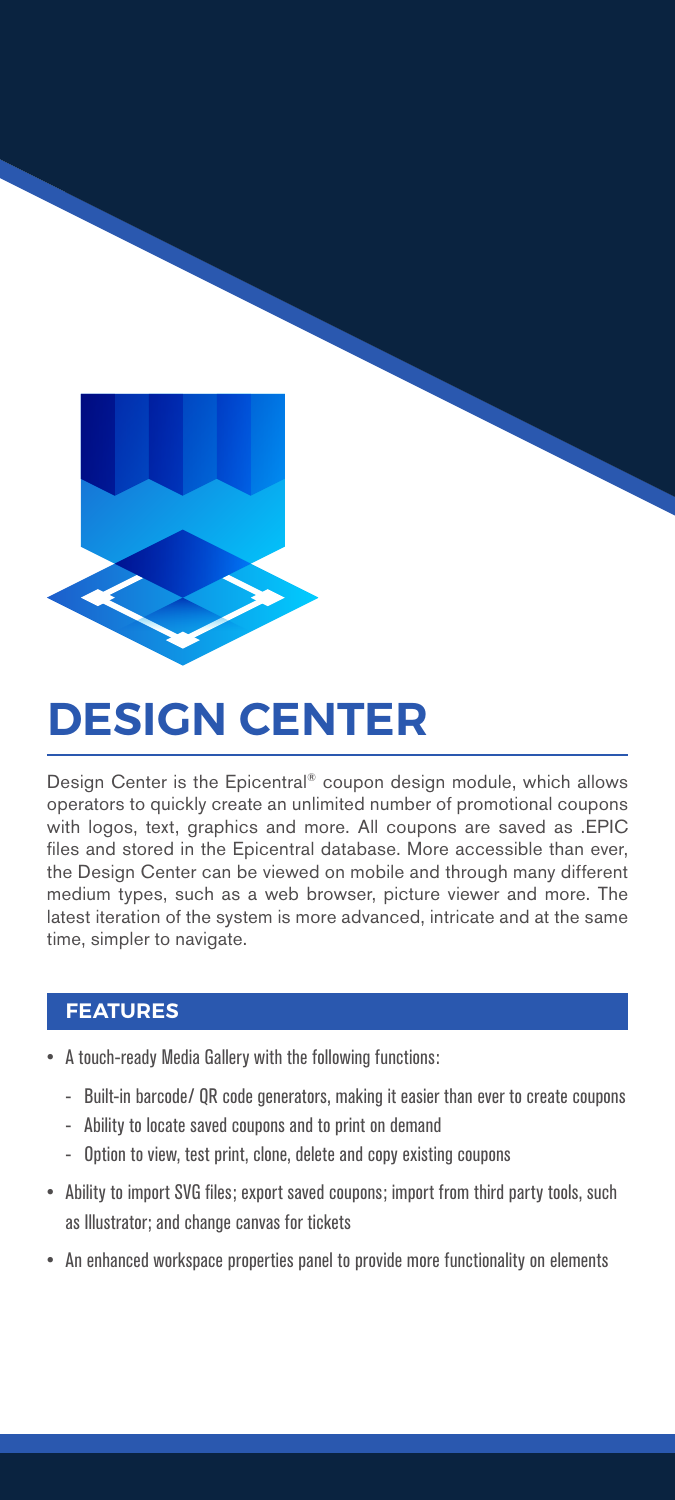# **CAMPAIGN CENTER**

#### Campaign Center is the Epicentral® promotion management module. Using Campaign Center, users can create new marketing promotions, modify existing promotions and see which promotions are active and running. At a glance, you can see each promotion name, description, creation date, and whether or not the promotion is currently enabled. In addition, you can click on any one promotion to display a more detailed summary for a quick review of the triggers, conditions and schedules for the selected promotion. Version 4.0 makes the process of creating campaigns even more effortless.

- A clear view of campaigns with their corresponding coupons and live completion status
- A Campaign Wizard that allows operators to set up their campaigns in five easy steps
- An easy to use Scheduler to set and view monthly campaigns with the following:
	- A calendar view with drag and drop scheduling capabilities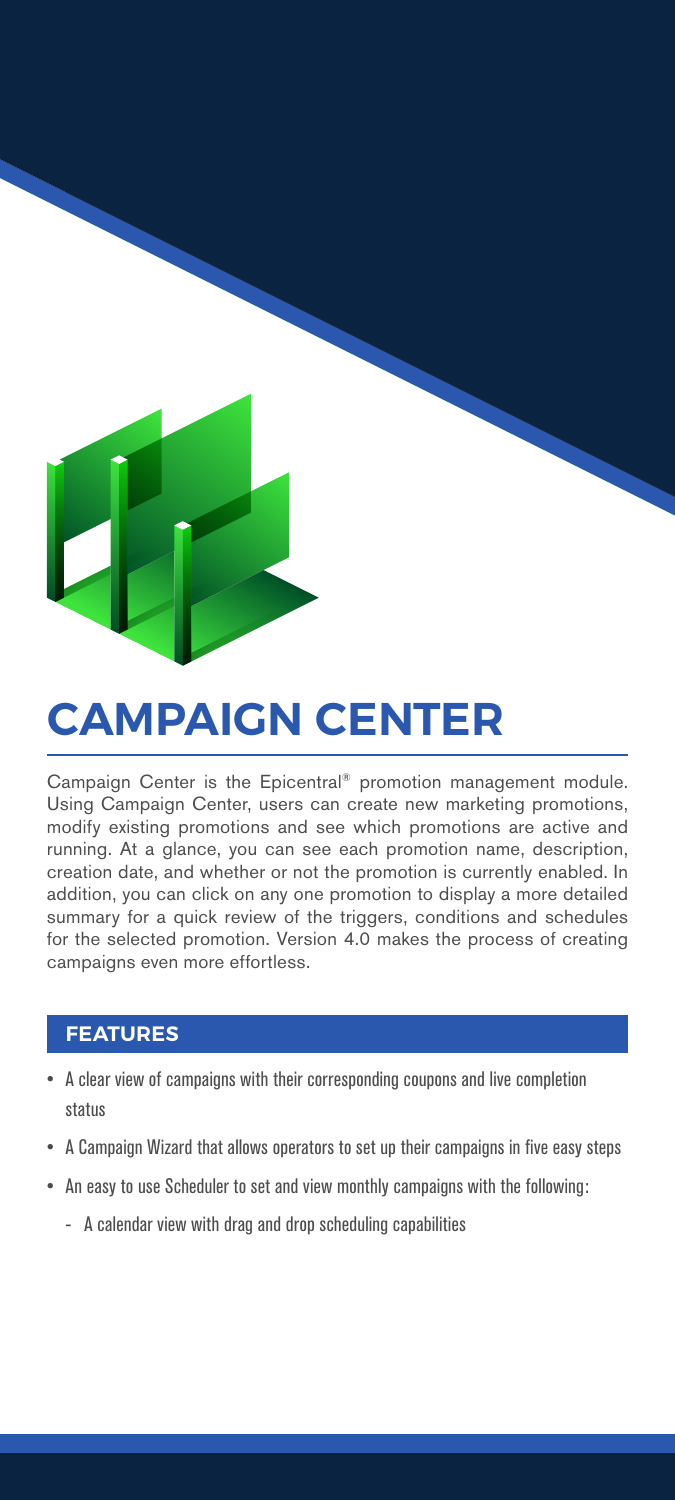

# **SYSTEM CENTER**

System Center is the Epicentral® system management module. This module enables users to add, edit, import and remove slot machines from the Epicentral System.

Operators can also manage user access, permissions and passwords. This module ensures successful promotions, as it maintains critical information.

- Newly-designed user interface that makes it easier for operators to manage devices with the following functions:
	- Add devices
	- View a list of devices
	- Add, delete, or modify the games and printers
	- Maintain which printer is assigned to which slot machine so that awards print from the correct machines
- Ability to view a detailed list of printers that are available to Epicentral and manage the slot machines and other devices in their system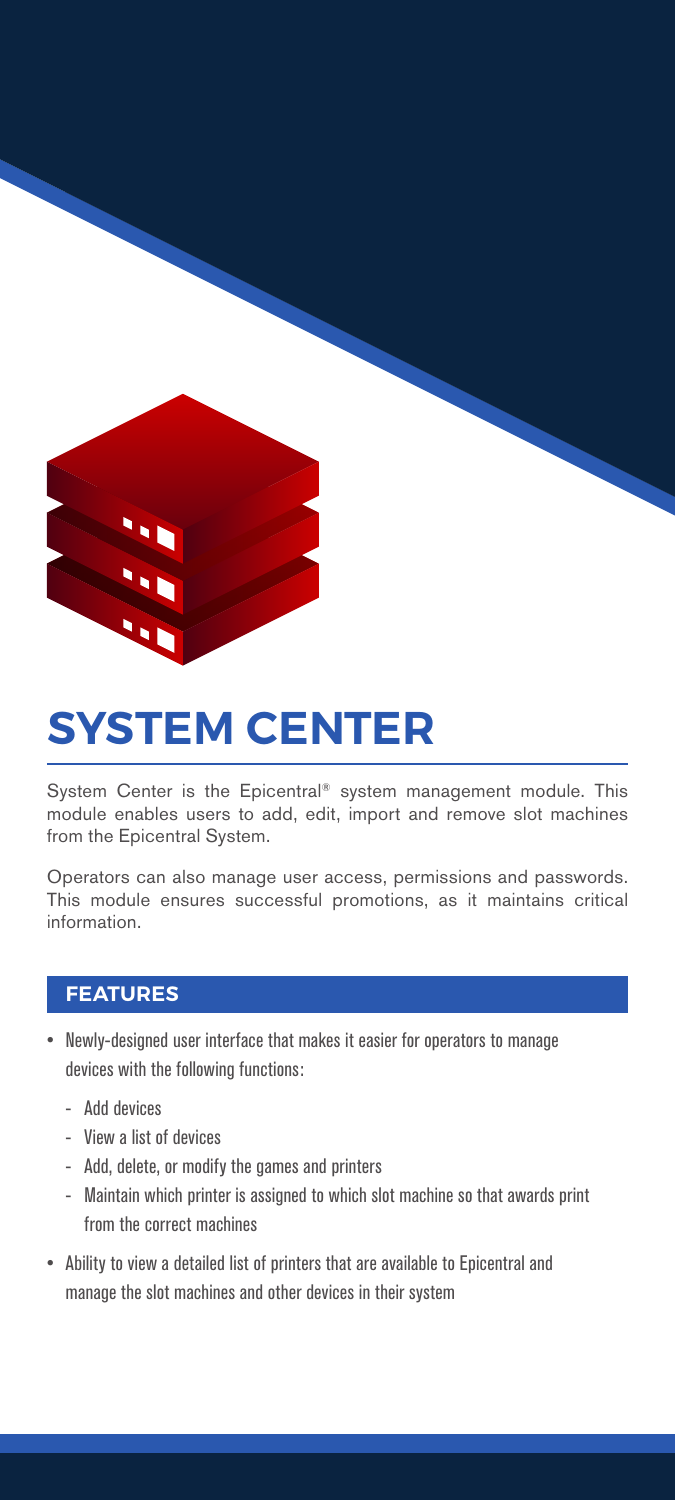

# **REDEMPTION CENTER**

The Redemption Center shows how a Player's Club desk interacts with players to redeem, reprint or void coupons. Operators can use this module to locate an award to take action on by scanning the barcode or manually entering the barcode number from a coupon.

- A newly redesigned user interface that is easy to use
- This module is now touch-enabled and mobile-friendly
- A robust search query tool to easily locate specific coupon promotions
- An easier scanning interface to redeem, re-print, re-queue and void coupons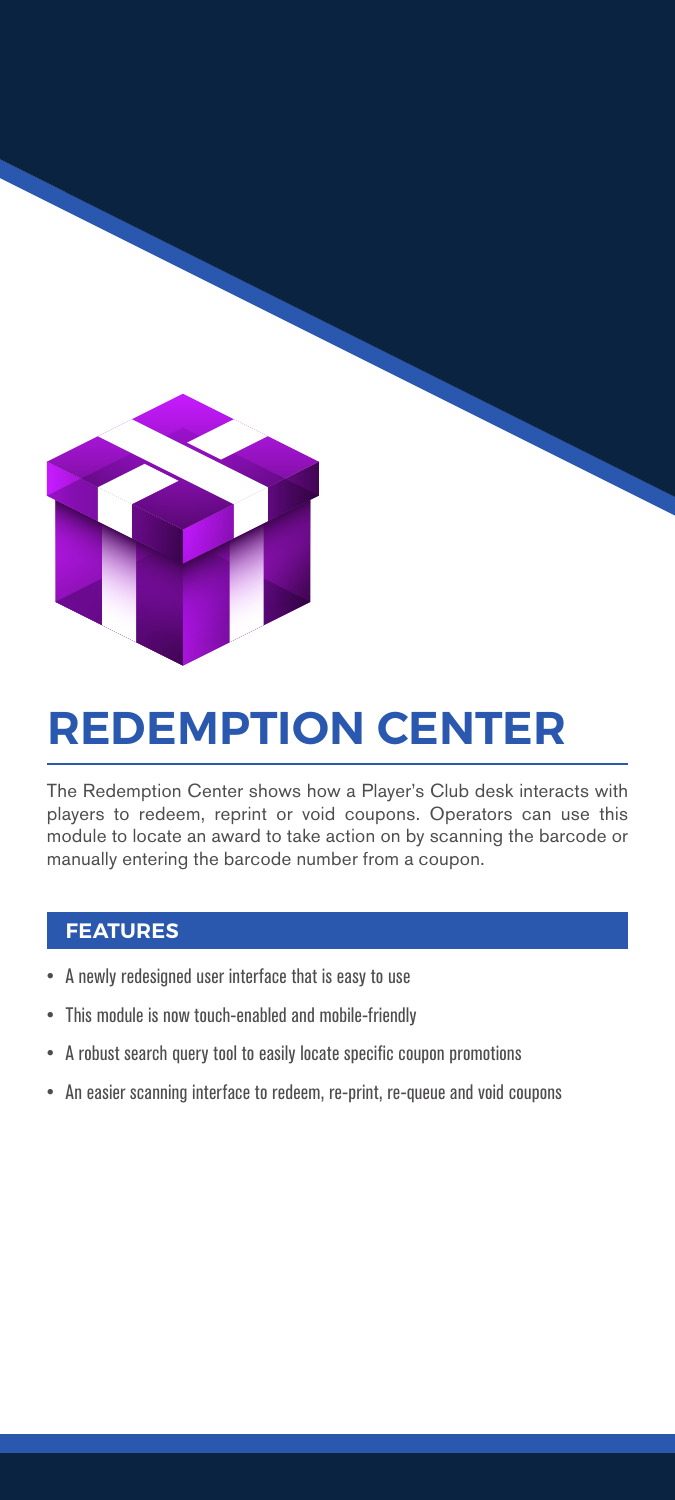# **REPORT CENTER**

The Report Center enables authorized personnel to track, compare and report on promotions. This module allows users to receive detailed information and insights so they can make data-driven business decisions. The reports generated are now more detailed and faster to download, all while providing helpful bar charts and graphics that make it easier to gather information at a glance.

- Since Epicentral<sup>®</sup> is web-based, reports can be downloaded faster than ever
- Detailed charts on the reports provide helpful data needed to improve promotions
- The following reports are available from Report Center:
	- Awards Detail displays details for all awards distributed through active promotions
	- Printer Status displays status information for all printers configured on your Epicentral system
	- Printer Status Summary displays an easy-to-read status summary for all printers configured on your Epicentral system
	- Promotion Report displays details for all promotions
	- Redemption Center by User Report displays information about coupons processed in Redemption Center, separated by user
	- Additional reports can easily be be customized by users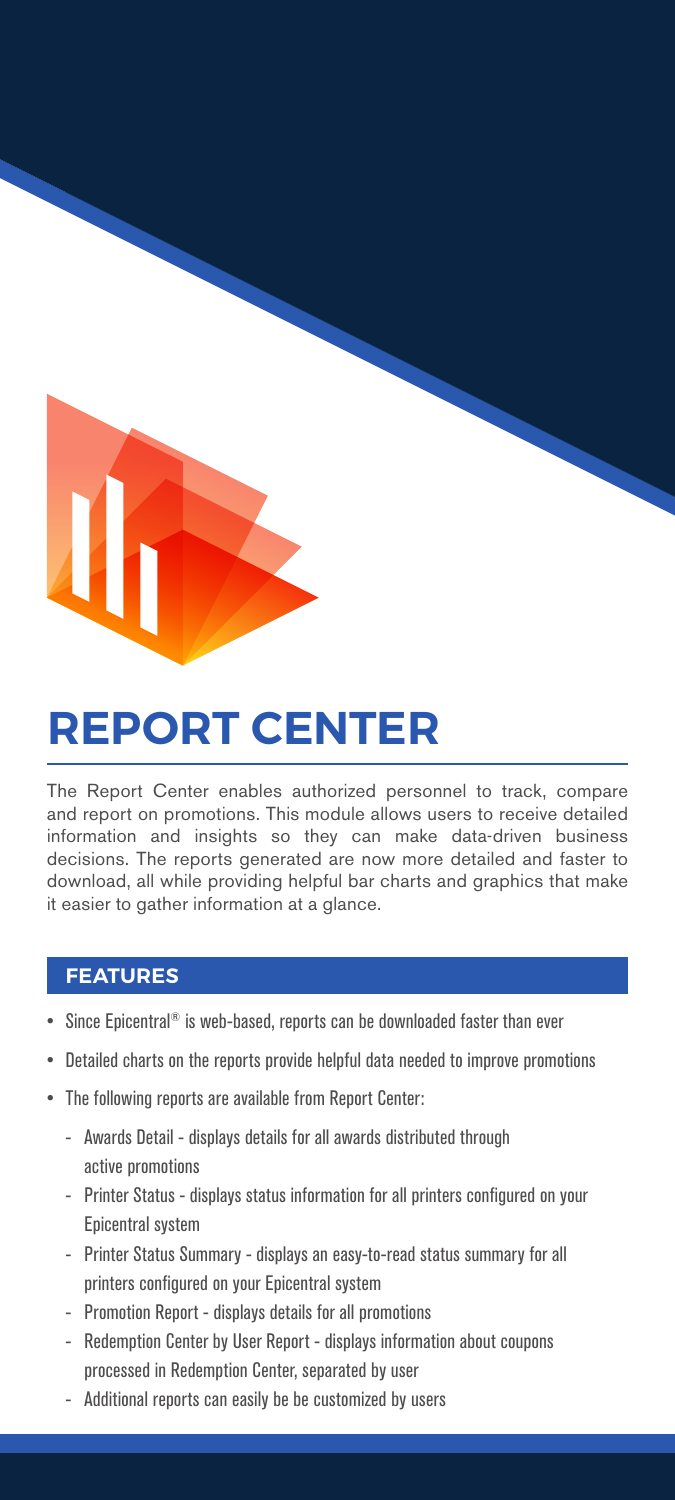### **POPULAR PROMOTION EXAMPLES**

#### **MIDWEEK VISIT ENCOURAGEMENT PROMOTION**



**87%**

Bounce back promotion redemption rate

### **FREE PLAY AWARDED TO NON-CARDED PLAYERS TO BECOME A PLAYER'S CLUB MEMBER**



#### **FREE PLAY** Sign up for a Players Card at<br>the Players Desk and receive<br>\$25 in Free Play. INSERT THIS SIDE UP e Pla<br>only Vali<br>d Memb ree Play offer of<br>aw Player Card Full Name: John Doe<br>Player Number: 1235685

**60%**

Increase in new registrations

### **SIGN-UP AND BOUNCE BACK COUPONS**



**14%**

Increase in average player time-on-device

### **RANDOM AWARD FOR CARDED PLAYERS**



### **100%**

Increase in lower-tier player Average Daily Theo (ADT) on day of random reward

#### **HAPPY HOUR COUPON TO INCREASE WEEKDAY PLAY LEVELS**



## **46%**

Average increase in slot handle on night of coupondrawing promotion

### **COUPON DRAWING FOR DRIVING INCREASED PLAY**



**37%**

Average increase in weekday afternoon slot handle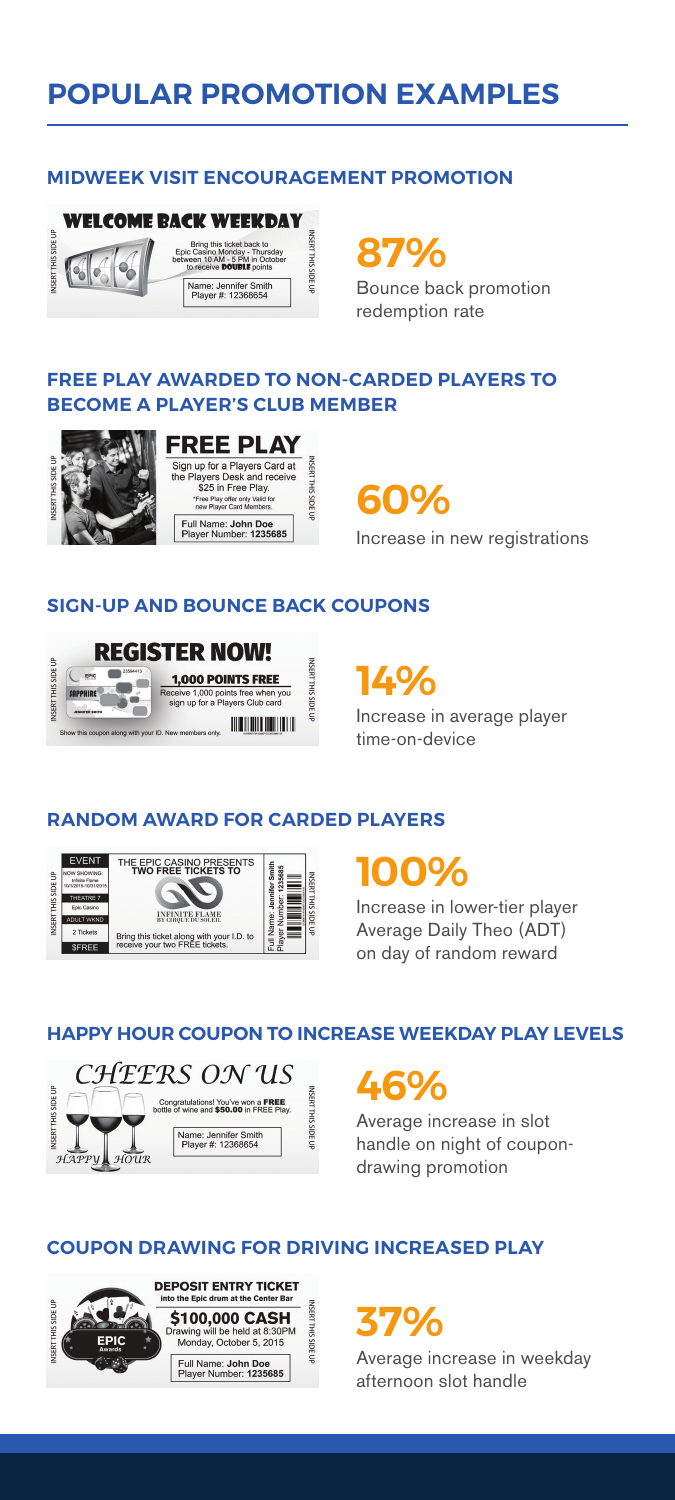### **EPICENTRAL® SE**

Epicentral® SE (Systems Edition) is specifically designed to work with the existing bonusing modules of casino slot management systems. Traditionally, operators have leveraged the existing bonusing capabilities found in their slot management systems to offer bonuses to players either through the player account or through the electronic award of free play, but their system had no ability to deliver the bonus by printed coupon to the player as they are playing. Epicentral SE leverages the Print Manager and Design Center modules of Epicentral to design and print these bonuses as coupons directly at the slot machine.

In addition, Epicentral SE provides an upgrade path to a full Epicentral implementation should an operator seek to expand their promotion and bonusing options well beyond what the current slot management systems offer.



### **PARTNERSHIP WITH ACRES 4.0**

With the combined power of Epicentral® 4.0 and Acres 4.0 with Cybermax, users have access to more robust, timely and consistent data. This data gives operators more flexibility to create more promotions and reach a greater audience. The end results are more relevant and focused promotions, which maximize client retention.

- Provides significant more data than traditional casino management systems
	- Operators will have access to real-time data that is packed with details to help casinos create a more interactive experience with their slot players
- CyberMax device resides into the slot machine and gathers data off the Slot Accounting System
	- This feature ensures that casinos have access to its data virtually instantly
- An open platform that enables casinos to use many new types of apps to grow their business
	- CyberMax allows other developers to design and build apps to provide casinos with a much richer experience so that they don't have to rely on their existing slot system
- No need to remove casino management systems in place
	- CyberMax works seamlessly with existing casino management systems and it also allows for more development and functionality when paired with other software programs, such as Epicentral